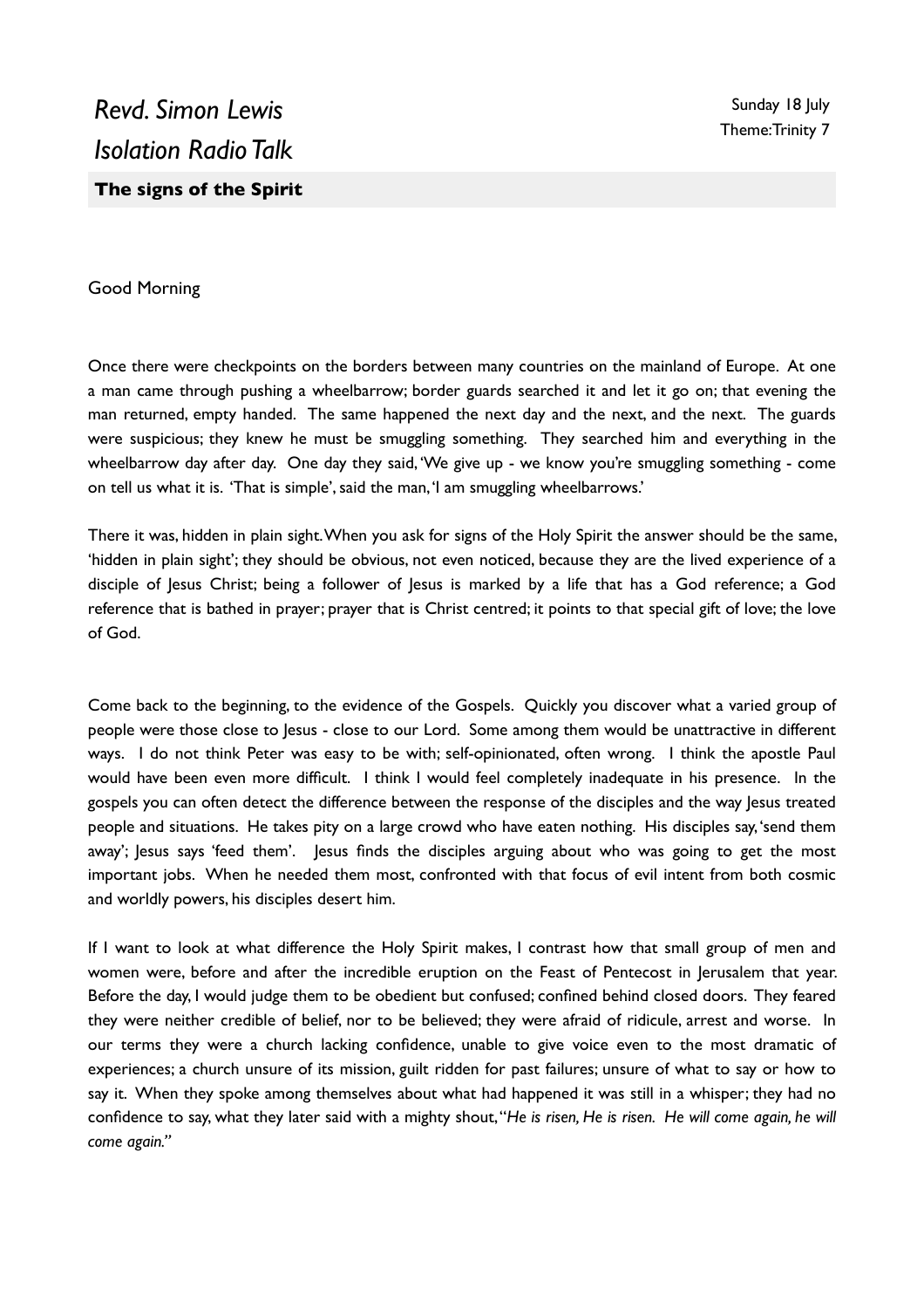No one who reads Christian Scripture, no honest unbeliever, can avoid the conclusion that on a particular day in Jerusalem, something happened, something which transformed them for ever, and moreover, transforms them still; something of cosmic significance.

The deep spiritual experience was that Christ was with them. That enables us, still to say, there is never a moment when God is absent from Creation. When you turn your back on God, God is denied but God has not gone; when you turn to Christ again his promise is renewed: 'I am with you always, to the end of the age' (Matthew 28.20). You will recognise that the pilgrimage of the Church of God represents all the struggles and all the journeys of faith that women and men, old and young have made in the past, and you make today. You carry the complexities of today's living; you travel with the luggage of our history in a world now so different than that of first century Palestine.

Jesus Christ as a great teacher carries still a wonderful fascination. Yet to say, as Christians say, Jesus Christ is the Son of God, is more of a problem now in the United Kingdom and cross the world. There is not much understanding outside the Church nor is there a common core of values. A recent survey showed that Shell and McDonalds are better known than the Cross. That may be true but those who think of Jesus only as a moral teacher, need to be reminded that the Good News, The Gospel, he brought, was about God. He spoke to a world where belief in God was natural and taken for granted. It is no longer so. Like the song writer of the Jews in captivity you question how 'how could we sing the Lord's song in a foreign land' (Psalm 137.4).

The strange land is one where either God is absent; or a land where what is offered as Gospel - good news - is of a god who is cruel or inadequate. I am comfortable, though fearful, of the idea of a cosmic struggle beyond time and space, church, and society; you need just read the Book of Revelation, the last book in the Christian Scripture. That struggle, interacting with the processes of the world, leads to anarchy and destruction or to liberation and salvation. What it means is that those who radically follow the Christian road are critically and creatively involved so that the Church may be a sign of the God's realm; a sign that God acts in the world constantly challenging the values of the world: that proclaims a new vision of the kingdom; that makes commitment possible. That is the Christ who heals the legion of devils; stills the storm of our self-will; walks with us on the waters of life without fear; by the gift of the Spirit come at Pentecost, he joins earth and heaven.

One last word: it is about God's left hand. For the whole world, so for the Church, COVID-19 must result in great transformation; let it be for the better. For the Christian woman and man, it is inevitable there will be new ways of being the Church, new ways of working. All of us must grasp the opportunity to explore the riches of worship and service which, through Christ, are our joy, and his gift to the world he loves.